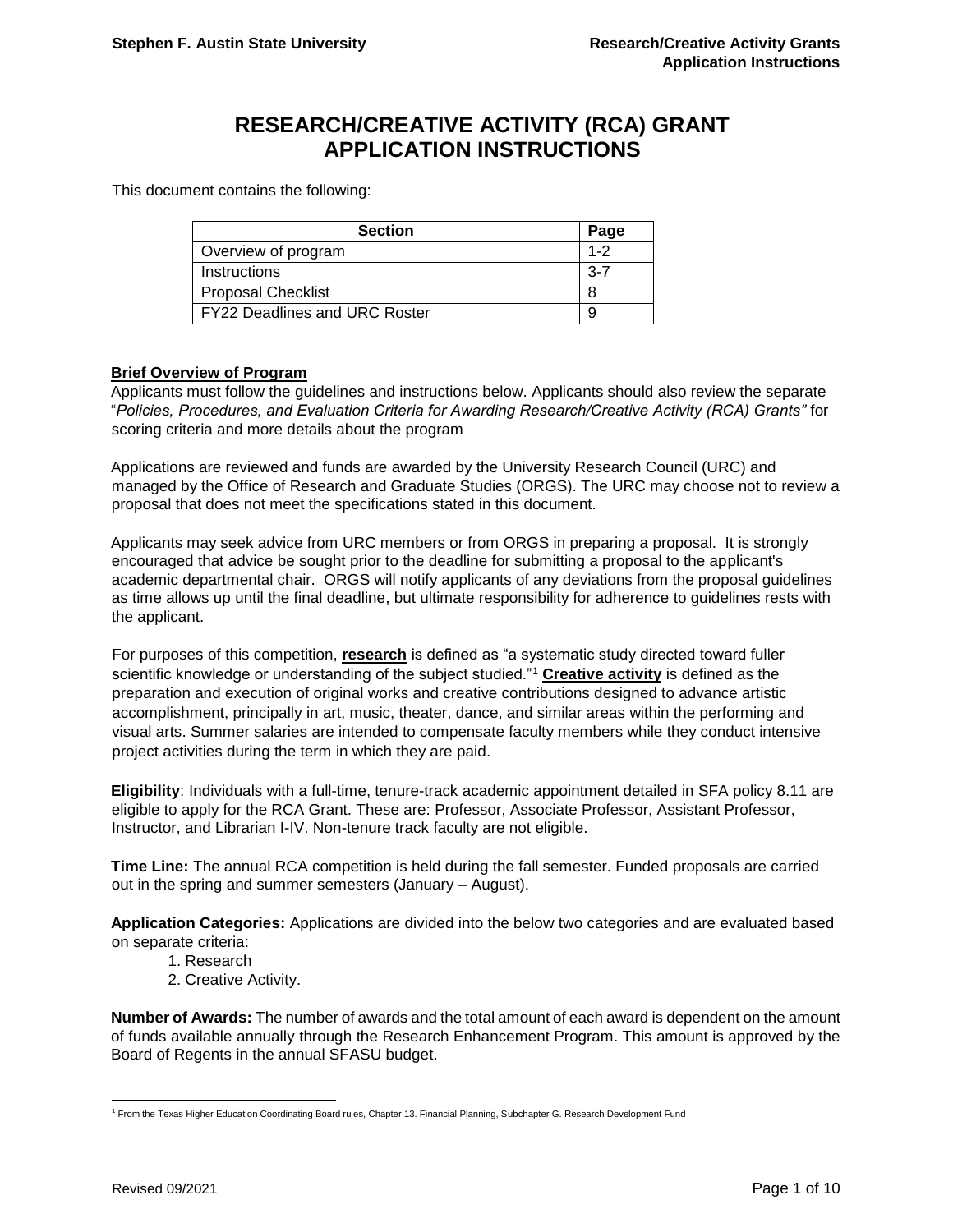**Allowable Costs:** In addition to faculty 6-week summer salary, funding up to \$10,000 is allowable for the following purposes:

- Supplies and materials
- Hourly wages and benefits for student assistants
- Wages and benefits to other staff to assist in the project
- Non-capital equipment (a single item less than \$5,000; See the SFASU Property Manual for definitions and examples)
- Expendable materials, supplies, chemicals/reagents
- Travel to collect data (travel to conferences is not allowed nor is student travel). For Creative Activity proposals, the collection of data may include residencies or appropriate site visits to aid in the creation of project materials.
- Contractual services (i.e. translator, sample analysis, etc.)

#### Itemize and justify all line items requested in the budget justification section of the grant application.

*Note:* All items purchased are the property of SFA, not the investigator. At the conclusion of an award, all items purchased using RCA funds may continue to be used by the faculty member. In the event that the faculty member leaves SFA, the items remain with the department of the faculty member.

**Unallowable Costs**: Activities/items that are never eligible for REP support, regardless of worthiness, include:

- Development or evaluation of curricular materials or instructional support;
- Non-faculty requests (students or staff), or requests from lecturers, adjunct or visiting faculty;
- Professional or support staff salaries;
- Personal computers, printers, and portable communication devices (upgrades or software will be considered if directly related to research activities; laptops or computers required for field or advanced computational work may be considered with adequate justification);
- Materials for routine use in academic courses;
- Professional development activities, including speaker fees;
- Program development, curriculum development, or related evaluation activities;
- University limitations on the use of the funds (e.g., non-per diem food, door prizes, gifts, participant support);
- Support for faculty dissertations or student theses and dissertations;
- Salary for research assistantships/graduate student appointments. Faculty that will require a fulltime GRA in order to conduct the research activity should contact ORSP to discuss alternative funding options.

In addition, requested funds should not supplant other funding sources (i.e. department, state, federal).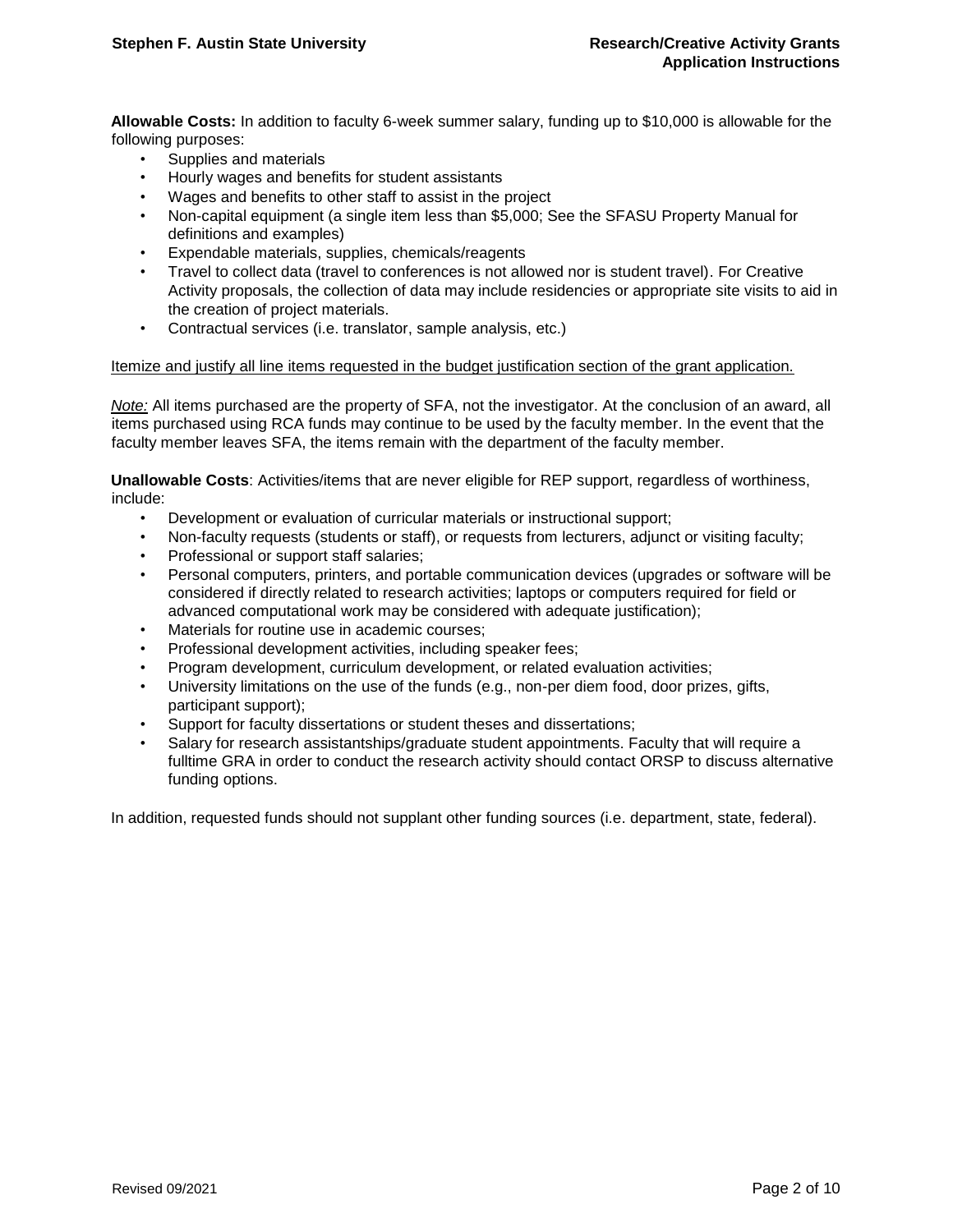# **Instructions for Preparing a Faculty Research/Creative Activity Grant Proposal**

#### **A proposal must be prepared according to the following instructions:**

#### A. **Formatting**

- 1. Type or word-process the proposal on  $8\frac{1}{2}$  x 11-inch white paper.
- 2. Use one-inch margins on all sides.
- 3. The print must be clear and legible and no more than 15 characters per inch (e.g., Times Roman 12 or Arial 11).
- 4. Single sided

#### B. **Submission**

Submit 1 original copy to your Chair and then to your Dean. After obtaining both Chair and Dean signatures, submit the original cover sheet and complete proposal to ORGS no later than the published deadline.

# C. **Proposal**

Outline the proposed approach to the problem.

*Place the proposal sections in the following order:* 

- 1. Cover page (standard form found on the ORGS website)
- 2. Budget justification
- 3. Abstract
- 4. Narrative (limited to 10 pages)
	- a. objectives or specific aims
	- b. literature review
	- c. project justification
	- d. methodology or procedures/plan of operation/activities
	- e. work schedule
	- f. expected outcomes
	- g. proposed evaluation
	- h. plans for dissemination
- 5. Bibliography/references
- 6. Appendices (if any) For resubmissions, include a description of how reviewer comments were addressed
- 7. Vita for Principal Investigator (PI)
- 8. Vita for Co-PI, if applicable
- D. **Budget Justification**: Written explanation of budget line items. See the next section, "Cover Page and Budget Summary Instructions" for more detail.
	- No page limit
	- Single- or double-spaced

Justification contains the following sections, in this order:

- 1. Investigator's salary
- 2. Student Assistant
- 3. Other salaries
- 4. Operating supplies
- 5. Purchases over \$500 each
- 6. Travel to collect data
- 7. Contractual (non-SFA employees)
- 8. Other
- E. **Abstract**: Brief yet thorough explanation of the proposed project.
	- Max word count: 200 words
	- Single- or double-spaced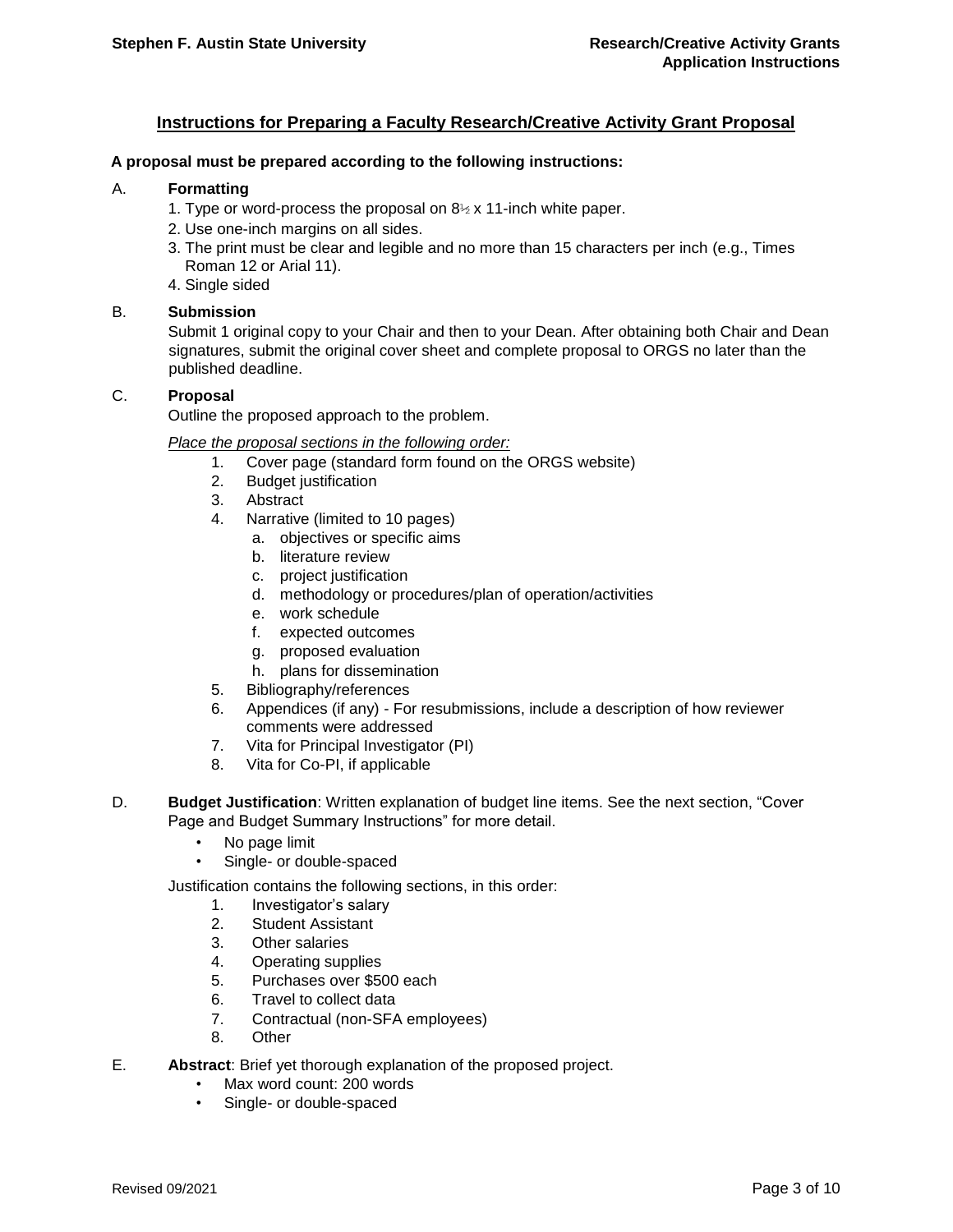- F. **Narrative**: Does not include the cover page, line item budget justification, abstract, bibliography/references, appendices, and vita.
	- 10-page limit, one-sided pages
	- Double-spaced
	- Page numbering begins with the narrative section
	- Pages should be numbered at the top right or bottom center of each page

Narrative contains the following sections in this order:

- 1. Objective or specific aims
- 2. Literature review, as appropriate
- 3. Project justification\*
- 4. Methodology or procedures/plan of operation/activities
- 5. Work schedule (single space with double spacing between the dates)
- 6. Expected outcomes
- 7. Proposal evaluation
- 8. Plans for dissemination

*\* If your discipline is considered creative and you are applying for a research project, or your academic field is considered research based and you are applying for a creative activity, your narrative should also explain why your project meets the criteria for that proposal type.* 

- G. **Bibliography/references** and **Appendices** may be single-spaced. Neither have page limits.
- H. **Vita** 
	- May be single-spaced
	- 2-page limit, one-sided pages
- I. Compile the pages into one complete set with original cover page, including all attachments, and staple each set in the upper left-hand corner or use a bulldog clip. Please use no other bindings, folders, or covers.
- J. Revisions to the proposal (based on comments from your department chair, dean, ORGS, or college advisory committee) may be made up until the final submission to ORGS.

# **Cover Page and Budget Summary/Justification Instructions**

# **Cover Page**

You may obtain the cover page from ORGS or from [http://www.sfasu.edu/orsp/tam\\_part2.html#rca.](http://www.sfasu.edu/orsp/tam_part2.html#rca) Contact ORGS at extension 6606 with any questions.

The application has two columns – the first is for the investigator and the second is for a co-investigator if applicable.

- 1a. **Proposal title**: Enter the project title.
- 1b. **Proposal type:** Select either "Research" OR "Creative Activity."
- 2. **Applicant name**: Enter your name (investigator) in the first column. If applicable, enter the name of the co-investigator in the second column.
- 3. **Department**: Enter the respective academic department.
- 4. **Estimated time per week on project (spring semester)**: Enter the number of hours per week that the investigator and co-investigator (if applicable) will work on the project.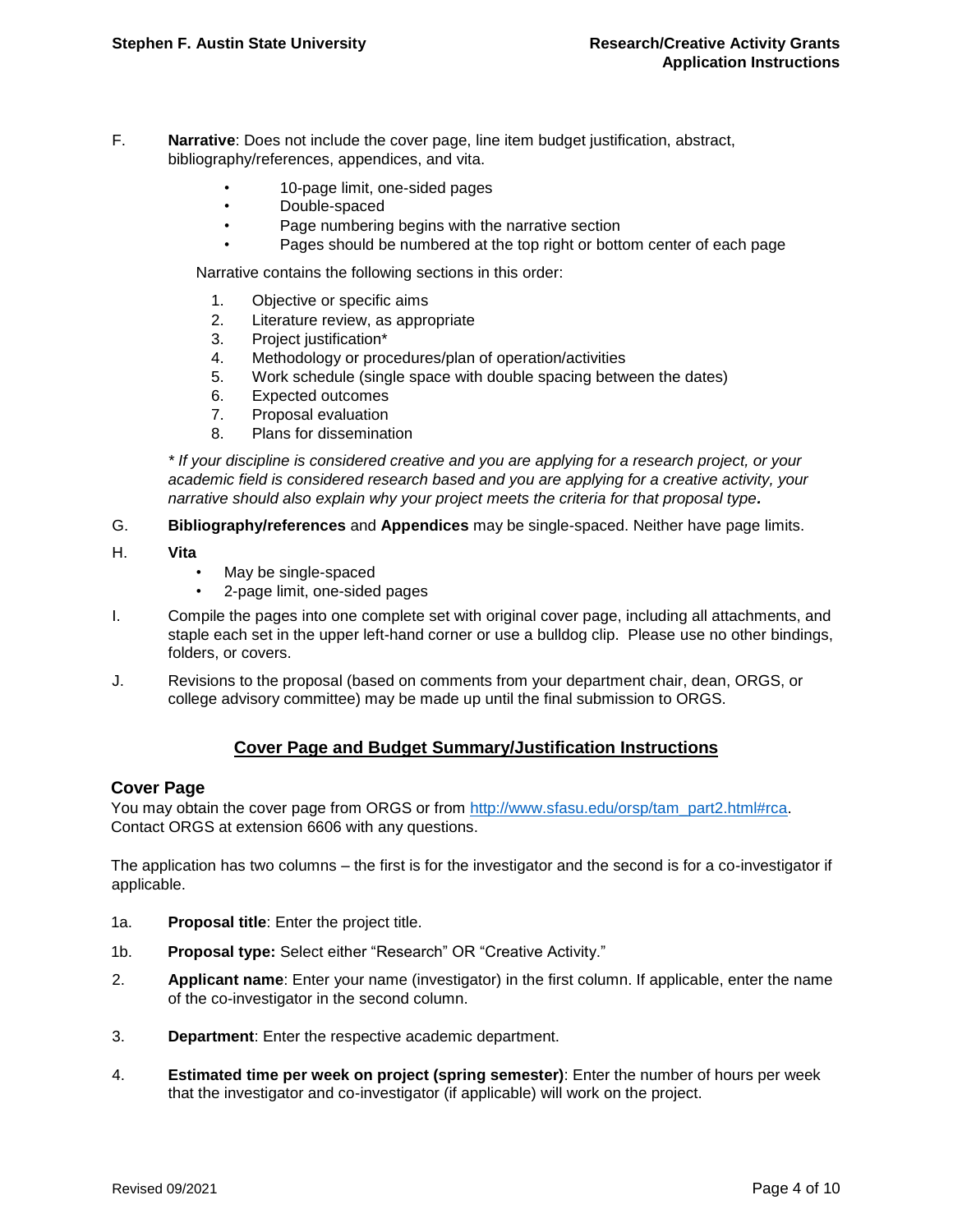5. **Investigator summer salary**: Select "yes" or "no" to indicate whether you are requesting summer salary from the grant.

An applicant may request salary and benefits for up to 100% of one summer session, 50% for two summer sessions, or may elect to receive no summer compensation from the project.

*See instructions for #9 below for limitations to summer salary requests when a co-investigator is included.* 

- 6. **Previous RCA Awards**: Indicate if you have received an RCA Grant in the past five years. For instance, if you were awarded an RCA during September 1, 2017 – August 31, 2018, select "2018." If you have not received an RCA for the years listed, do not mark any item.
- 7. **Resubmissions**: Indicate if this is a resubmission and that you have incorporated previous URC review comments.
- 8. **New investigators (does not apply to co-investigator):** Indicate if you have been in an RCAeligible position (professor, associate professor, assistant professor, instructor, or librarian) for less than five years. Indicate if you have never applied for an RCA before as lead investigator or are resubmitting an RCA proposal.

# **Budget Summary Section and separate Budget Justification**

Complete each of the below sections as needed. If no funds are requested for an item, enter '0'.

Itemize and justify all line items requested in the budget justification section of the grant application.

9. **Investigator's Salary**: Leave blank.

Budget Justification: Explain your request but do not calculate an actual salary amount. Your salary and benefits will be calculated based upon the amount and percent of time the URC approves.

As the Investigator*,* you may request salary and benefits for up to 100% of one summer session, 50% for two summer sessions, or you may elect to receive no summer compensation from the project.

A salary cap may be imposed by the Council.

*If a co-investigator is named on the project, there are three possibilities for salary:* 

- *a. Neither PI or Co-PI receive summer salary.*
- *b. Either the PI or the Co-PI receive summer salary.*
- *c. Both the PI and the Co-PI receive 50% of a full-time 6-week summer salary.*

If awarded, ORGS will confirm with you, your department, and Human Resources which summer sessions(s) you are available to work on the project.

You cannot receive salary in any one summer session that exceeds your normal rate of pay.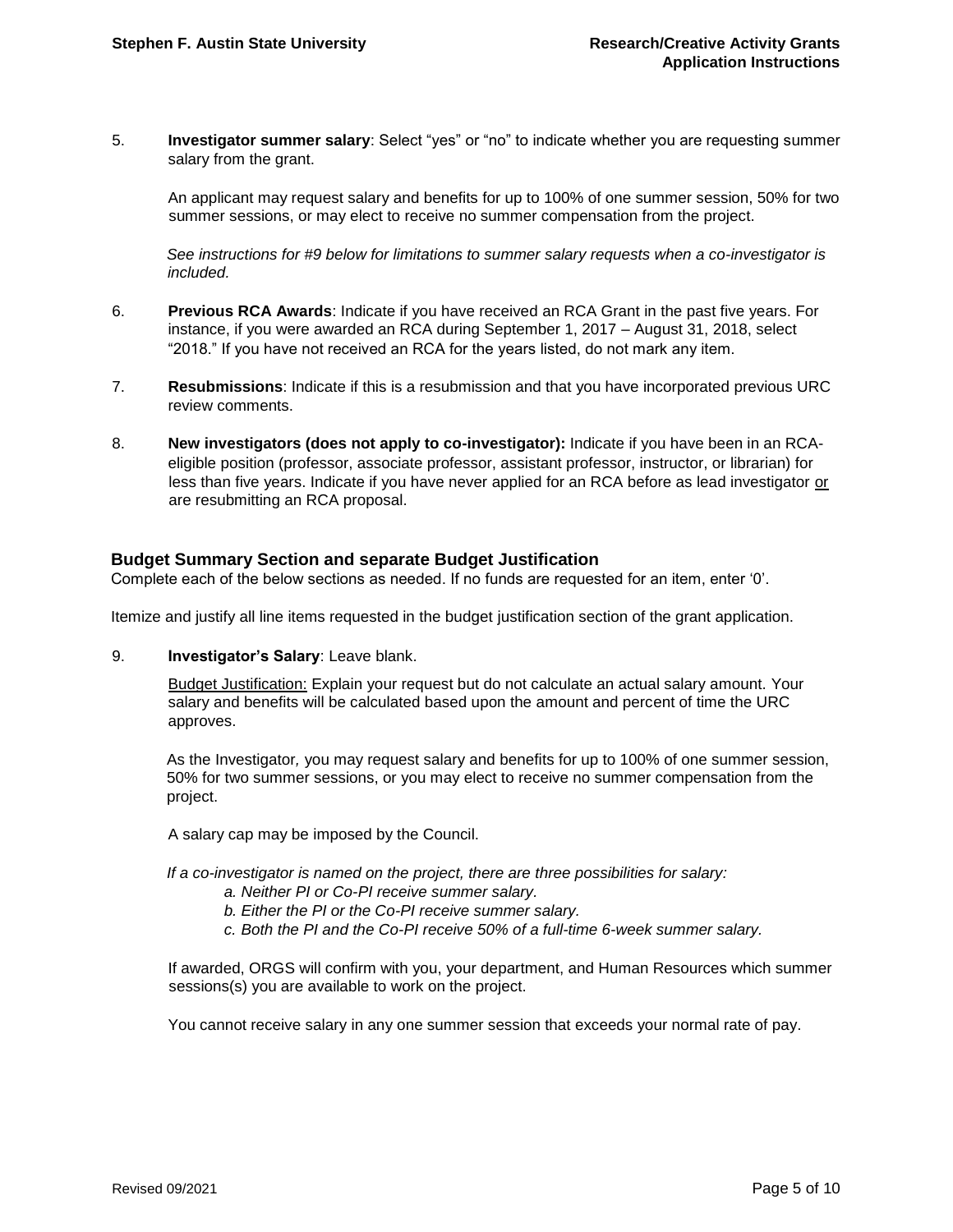10. **Student Assistants**: Enter the amount of wages & fringe benefits needed for undergraduate student assistants.

Budget Justification:

- a. Outline the student's responsibilities
- b Indicate the number of hours the student(s) will devote and the rate of pay and fringe benefits.

The requested rate of pay rate should be reasonable in relation to the level of work the student will be performing. Contact your department administrative assistant or chair with any questions concerning what your department typically pays for that type of work. You must pay at least minimum wage; contact Human Resources for the current rate.

Calculate benefits at 2% of salary. Please note that actual benefits incurred will be charged to your award and may reduce the total amount available. If a student does not have a full course load, benefits increase to 7.65% of salary.

11. **Other Salaries**: Enter the amount requested for other SFA employees (non-student) who would be paid to work on your project. This may include a statistician, analysis of samples, etc. You will also need to include fringe benefits. Refer to the "Fringe Benefits Calculation" for the current SFA rates: [http://www.sfasu.edu/orsp/tam\\_part3.html#fringe](http://www.sfasu.edu/orsp/tam_part3.html#fringe)

*Please note that actual benefits incurred will be charged to your award and may reduce the total award amount available.* 

Budget Justification: Explain who will be paid, the pay rate, the number of hours, and outline their responsibilities. Faculty/staff cannot receive salary that exceeds their normal rate of pay.

12. **Operating Supplies**: Enter the amount for minor equipment (non-capital), materials, operating supplies, and chemicals/reagents, if any. Operating supplies include costs for photocopies, postage, lab supplies, microfilm, etc. Remember to include an estimate of shipping and handling costs, as applicable.

Budget Justification: Explain the types of materials requested.

13. **Purchases > \$500**: Enter total amount requested.

Budget Justification: Explain purpose for each item, its cost, and why the item is necessary for your project.

14. **Travel to Collect Data**: Enter the total amount requested. Consult the SFASU Travel Office for information on meal, lodging, and mileage calculation rates. Other travel expenses include airfare, parking, and rental car fees.

Unallowable: travel to present research findings and student travel.

Budget Justification: Detail travel costs, either by line item or by trip, and explain the necessity for your project. (For Creative Activity proposals,) The collection of data may include residencies or appropriate site visits to aid in the creation of project materials.

15. **Contractual Expenses:** Enter the total amount requested for non-SFASU services or activities, including sample analysis performed at another institution.

Budget Justification: Detail why the work is required, how the contracted entities are chosen, and the amount each will be paid.

16. **Other**: Costs that do not fit in the above categories. Enter the total amount for all other costs you are requesting through the grant.

**Budget Justification: Detail each item (what you are requesting, the cost, and the purpose).**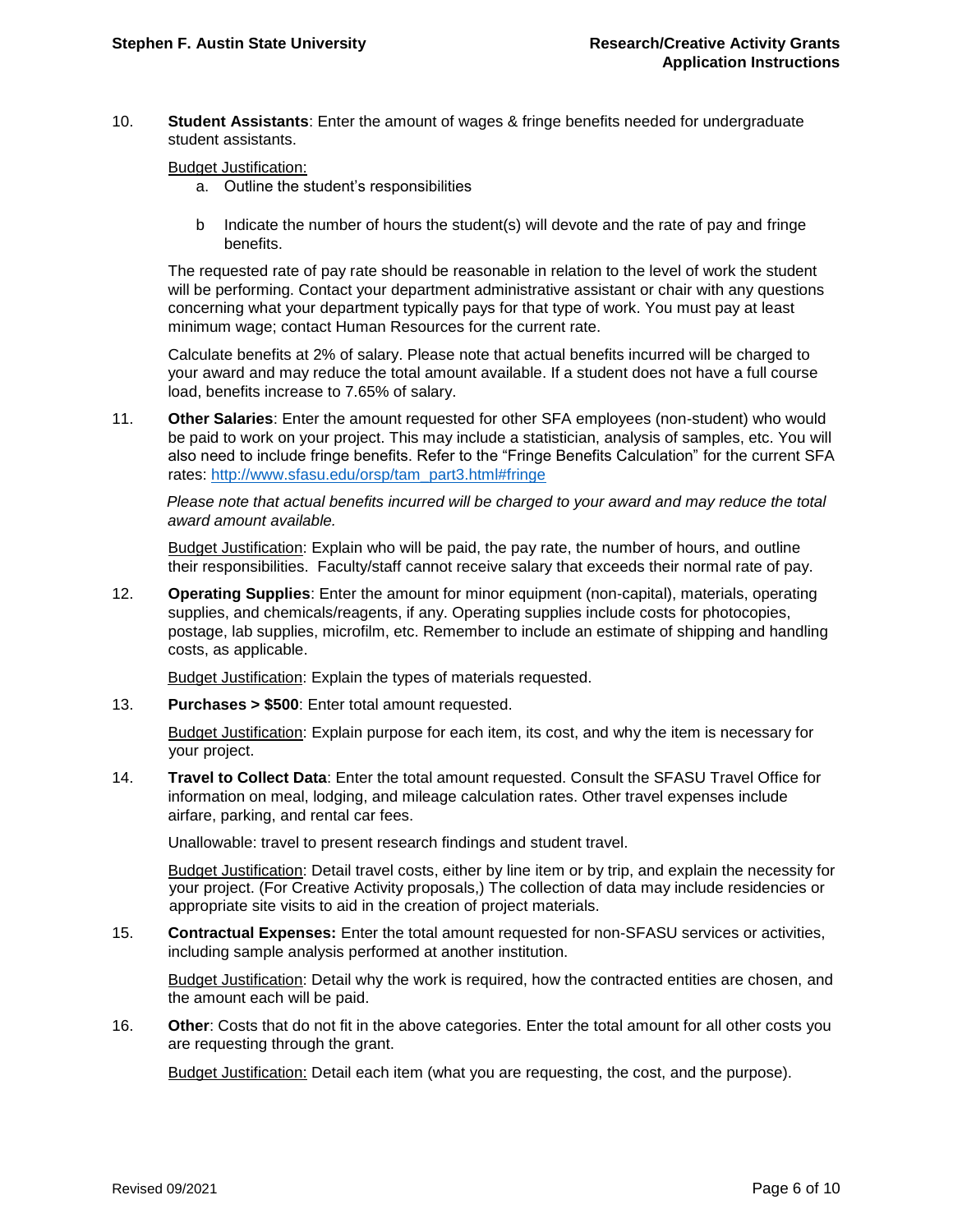17. **TOTAL**: If you complete the form electronically, your total budget request will be calculated for you. Otherwise, ensure the line items in the Budget Summary section equal your total.

Leave the "URC Recommendation" column of the Budget Summary section blank.

#### **Compliance Areas – Mandatory**

18. Select "NA" if none are applicable. .

Research proposals selected for funding that involve the use of human subjects, laboratory animals, or hazardous materials are required to receive approval from the respective university committee prior to the start of the award period.

These committees are: Institutional Review Board for the Protection of Human Subjects (IRB), Institutional Animal Care and Use Committee (IACUC), Environmental Safety and Health/Radiation Committee, Biosafety Committee, and Public Health Committee.

#### **Signatures**

- 19. PI and Co-PI (if included) are required to sign the certification section.
- 20 & 21. Obtain signatures from appropriate department chair(s) and dean(s) for the PI and Co-PI.

**As of FY20, submit one (1) original to your chair for signature who then forwards to the dean. The Dean signs the original cover page and may keep a copy. Submit one (1) original cover page with signatures to ORGS prior to the deadline.**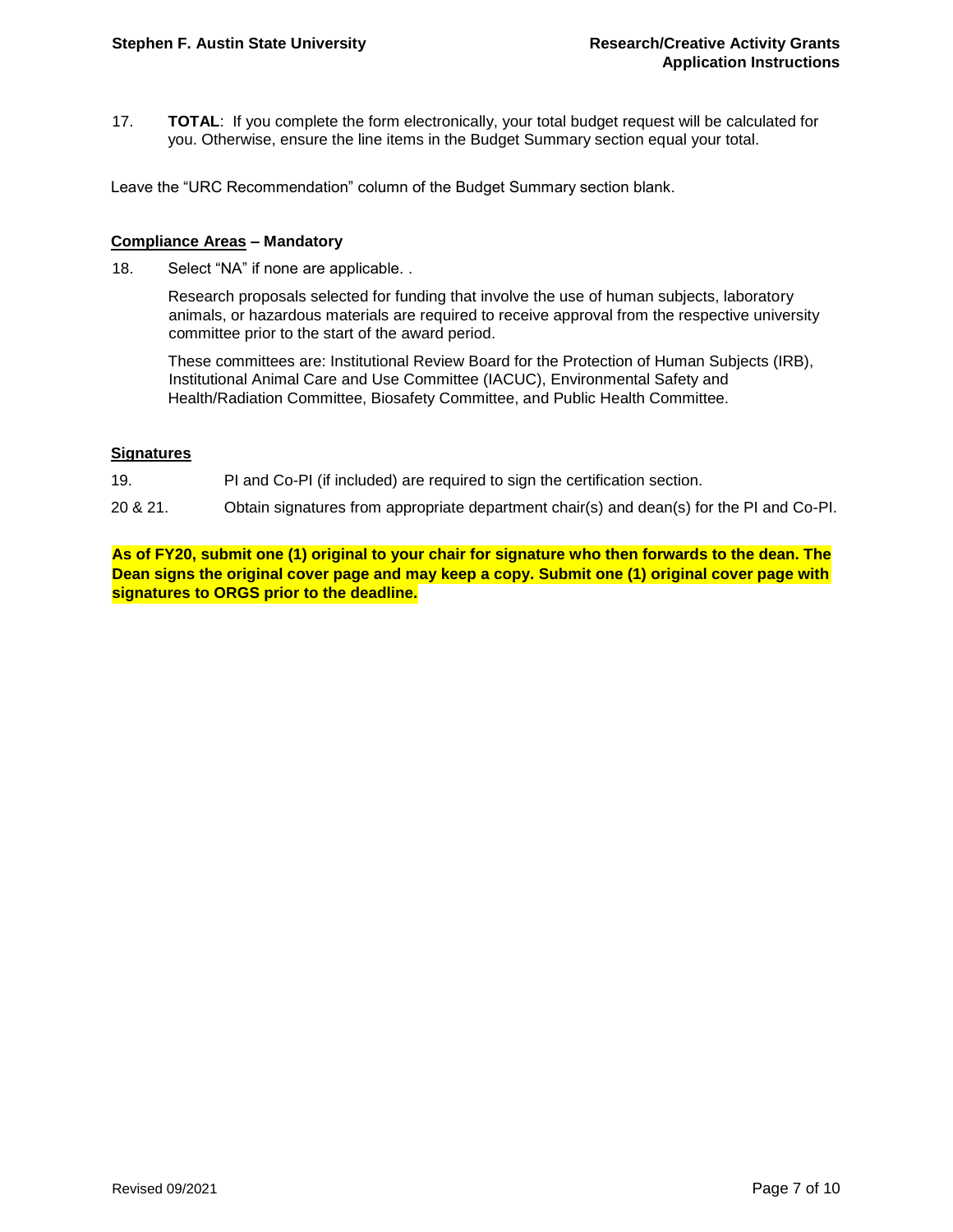# **PROPOSAL CHECKLIST**

*Do not submit! This checklist is solely to help you make a final review.*

### **All required sections in the following order:**

- 1. Cover page (standard form)
- 2. Budget justification
- 3. Abstract
- 4. Narrative
	- a. objective or specific aims
	- b. literature review, as appropriate
	- c. project justification
	- d. methodology or procedures/plan of operation/activities
	- e. work schedule
	- f. expected outcomes
	- g. proposal evaluation
	- h. plans for dissemination
- 5. Bibliography/references, as appropriate
- 6. Appendices (if any) for resubmissions include a description of how reviewer comments were addressed
- 7. Vita for PI 8. Vita for Co-PI, as applicable

# **Formatting**

- 1. Type or word-process the proposal on 8 x 11-inch white paper.
- 2. Use one-inch margins on all sides.
- 3. Clear and legible with no more than 15 characters per inch (e.g., Times Roman 12 or Arial 11).
- 4. Single sided

#### **Cover Page (two-page form)**

- 1. All sections completed
- 2. Budget is mathematically correct

#### **Abstract - no more than 200 words**

#### **Page Numbering**

- 1. Begins with Narrative Section
- 2. Place at top right or bottom center of pages

#### **Narrative**

- 1. Double-spaced (work schedule may be single spaced but double between dates)
- 2. No more than 10 one-sided pages

**Vita** - no more than 2 one-sided pages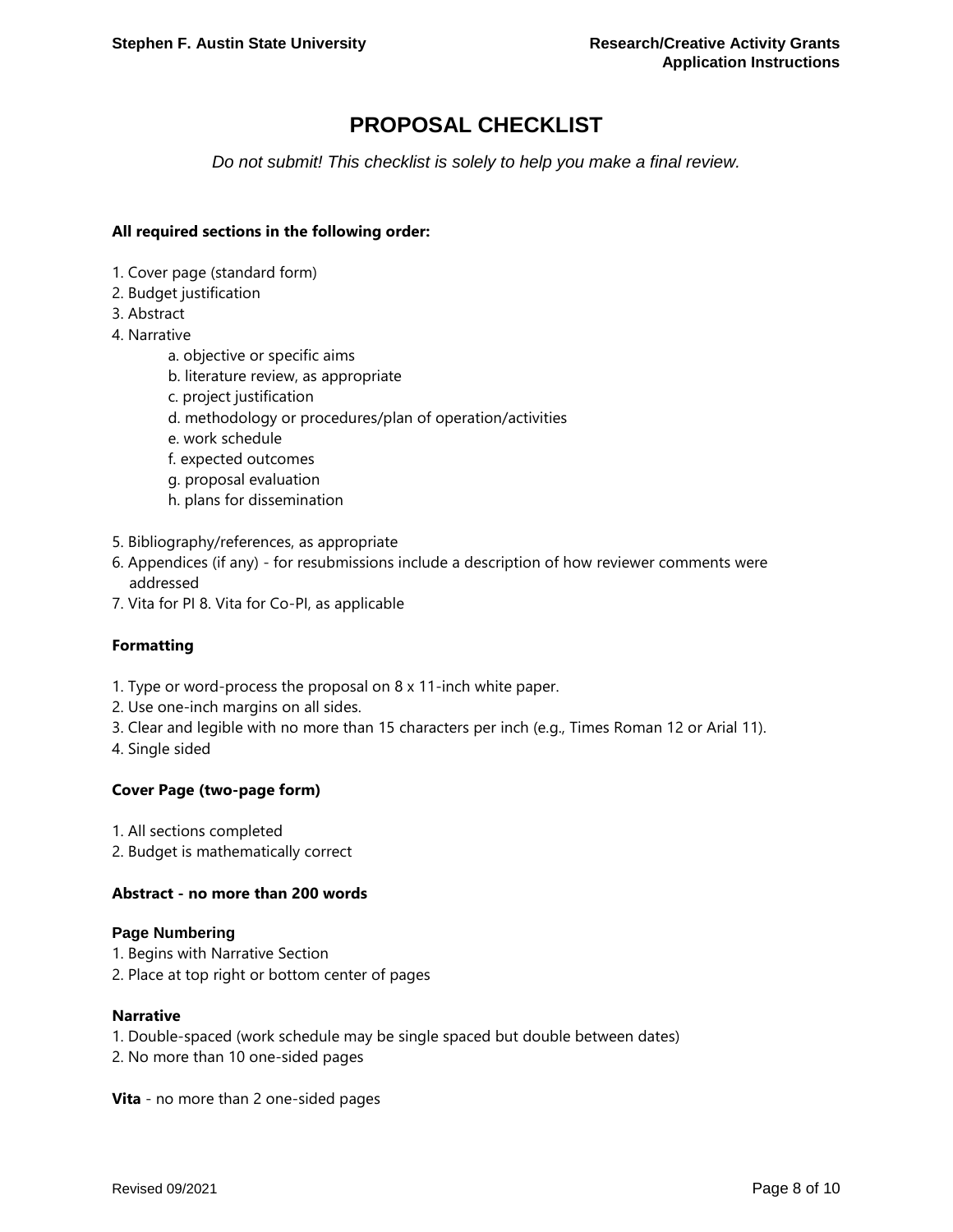**Previous final reports for** minigrants or RCA grants on file with ORGS